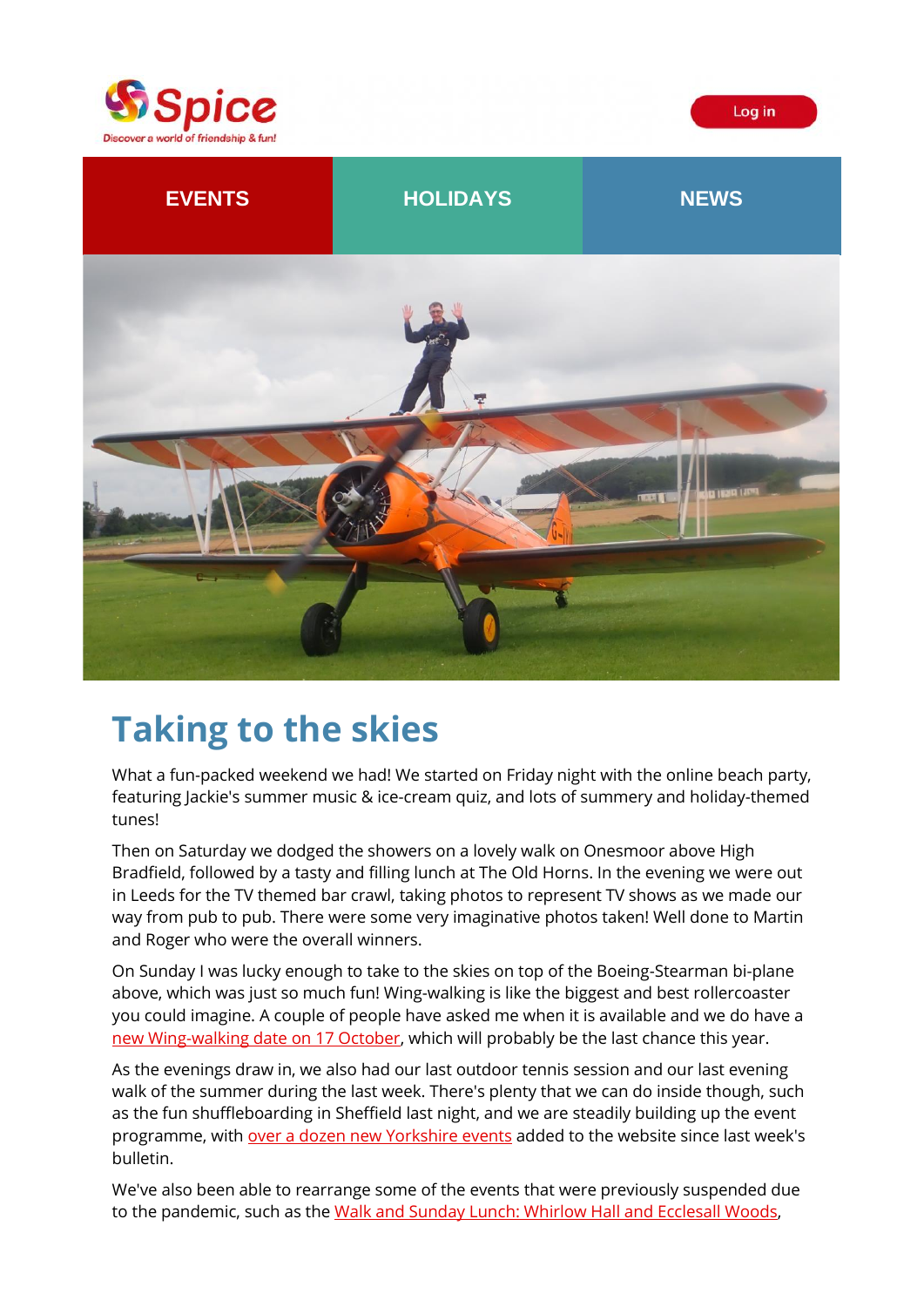[Roxy Golf and Pizza at Roxy Ball Room Leeds,](https://spiceuk.lt.acemlna.com/Prod/link-tracker?redirectUrl=aHR0cHMlM0ElMkYlMkZ3d3cuc3BpY2V1ay5jb20lMkZldmVudHMtaG9saWRheXMlMkZyb3h5LWdvbGYtYW5kLXBpenphLWF0LXJveHktYmFsbC1yb29tLWxlZWRz&sig=9az3zSRxNcZSmxQeemoYhv2EM4QAjMtw2DZV2boXCadc&iat=1629999909&a=650344965&account=spiceuk%2Eactivehosted%2Ecom&email=1lNuJE%2BrfgC%2F8jRYTdcwIV8mo4ad0FCroTtAVDq%2FbzQ%3D&s=b900027c55ea3ffe9431fd4817f89468&i=165A181A4A3906) and [Sunday Lunch at the Fox and Hounds](https://spiceuk.lt.acemlna.com/Prod/link-tracker?redirectUrl=aHR0cHMlM0ElMkYlMkZ3d3cuc3BpY2V1ay5jb20lMkZldmVudHMtaG9saWRheXMlMkZzdW5kYXktbHVuY2gtYXQtdGhlLWZveC1hbmQtaG91bmRzLW5ld21pbGxlcmRhbS1hbmQtb3B0aW9uYWwtd2Fsay0yOS1tYXItMjA=&sig=4G7XM8n5VvtYHUNaprZPu73E6hQxYjf2BpPCn7uLJhN2&iat=1629999909&a=650344965&account=spiceuk%2Eactivehosted%2Ecom&email=1lNuJE%2BrfgC%2F8jRYTdcwIV8mo4ad0FCroTtAVDq%2FbzQ%3D&s=b900027c55ea3ffe9431fd4817f89468&i=165A181A4A3907)  [Newmillerdam and optional walk.](https://spiceuk.lt.acemlna.com/Prod/link-tracker?redirectUrl=aHR0cHMlM0ElMkYlMkZ3d3cuc3BpY2V1ay5jb20lMkZldmVudHMtaG9saWRheXMlMkZzdW5kYXktbHVuY2gtYXQtdGhlLWZveC1hbmQtaG91bmRzLW5ld21pbGxlcmRhbS1hbmQtb3B0aW9uYWwtd2Fsay0yOS1tYXItMjA=&sig=4G7XM8n5VvtYHUNaprZPu73E6hQxYjf2BpPCn7uLJhN2&iat=1629999909&a=650344965&account=spiceuk%2Eactivehosted%2Ecom&email=1lNuJE%2BrfgC%2F8jRYTdcwIV8mo4ad0FCroTtAVDq%2FbzQ%3D&s=b900027c55ea3ffe9431fd4817f89468&i=165A181A4A3907)

You can see [photos on our Facebook page](https://spiceuk.lt.acemlna.com/Prod/link-tracker?redirectUrl=aHR0cHMlM0ElMkYlMkZ3d3cuZmFjZWJvb2suY29tJTJGU3BpY2VZb3Jrc2hpcmUlMkZwaG90b3M=&sig=sMpKnKwFebCi3wkYgL7AaTpSzeZokbfqXpkT2VJVmPE&iat=1629999909&a=650344965&account=spiceuk%2Eactivehosted%2Ecom&email=1lNuJE%2BrfgC%2F8jRYTdcwIV8mo4ad0FCroTtAVDq%2FbzQ%3D&s=b900027c55ea3ffe9431fd4817f89468&i=165A181A4A3871) from many of our recent events. Please like the page to keep getting updates on what we are planning!

The summer isn't yet over though, and with the dry, warm, and sometimes sunny weather forecast to continue across the bank holiday weekend, we have a great selection of things to do. We start the weekend on Friday with curry club in both [Leeds](https://spiceuk.lt.acemlna.com/Prod/link-tracker?redirectUrl=aHR0cHMlM0ElMkYlMkZ3d3cuc3BpY2V1ay5jb20lMkZldmVudHMtaG9saWRheXMlMkZzcGljZS1jdXJyeS1jbHViLXZpc2l0cy1iZW5nYWwtYnJhc3NlcmllLWxlZWRzLTI3LWF1Zy0yMQ==&sig=6N6RZKUJAy4qrgyCGZyFgTweC1yp1Paufw6a66oYJ1WW&iat=1629999909&a=650344965&account=spiceuk%2Eactivehosted%2Ecom&email=1lNuJE%2BrfgC%2F8jRYTdcwIV8mo4ad0FCroTtAVDq%2FbzQ%3D&s=b900027c55ea3ffe9431fd4817f89468&i=165A181A4A3887) and [Sheffield.](https://spiceuk.lt.acemlna.com/Prod/link-tracker?redirectUrl=aHR0cHMlM0ElMkYlMkZ3d3cuc3BpY2V1ay5jb20lMkZldmVudHMtaG9saWRheXMlMkZzcGljZS1jdXJyeS1jbHViLXZpc2l0cy1zZXZlbi1zcGljZXMtc2hlZmZpZWxk&sig=6fodA9zbZdnJJDc3EF9rsW3ZJJo4LKYhYseZLsGTYCm6&iat=1629999909&a=650344965&account=spiceuk%2Eactivehosted%2Ecom&email=1lNuJE%2BrfgC%2F8jRYTdcwIV8mo4ad0FCroTtAVDq%2FbzQ%3D&s=b900027c55ea3ffe9431fd4817f89468&i=165A181A4A3888) On Saturday we have a [fun day out in Harrogate as we take on the role of a team of detectives](https://spiceuk.lt.acemlna.com/Prod/link-tracker?redirectUrl=aHR0cHMlM0ElMkYlMkZ3d3cuc3BpY2V1ay5jb20lMkZldmVudHMtaG9saWRheXMlMkZ0aGUtaGFycm9nYXRlLXJpcHBlci1kZXRlY3RpdmUtZ2FtZQ==&sig=77sJ3N3b3XzZN9RXdXAQ8dayTCyP6D4VLcYtMARsTvVf&iat=1629999909&a=650344965&account=spiceuk%2Eactivehosted%2Ecom&email=1lNuJE%2BrfgC%2F8jRYTdcwIV8mo4ad0FCroTtAVDq%2FbzQ%3D&s=b900027c55ea3ffe9431fd4817f89468&i=165A181A4A3908) to solve a murder. On Sunday is the [Huddersfield Bank Holiday Drinks and Meal](https://spiceuk.lt.acemlna.com/Prod/link-tracker?redirectUrl=aHR0cHMlM0ElMkYlMkZ3d3cuc3BpY2V1ay5jb20lMkZldmVudHMtaG9saWRheXMlMkZodWRkZXJzZmllbGQtYmFuay1ob2xpZGF5LWRyaW5rcy1hbmQtbWVhbC0yOS1hdWctMjE=&sig=95HsBWsDGDP7ryEPnjbhk9kwXnCFonCqYZT6njVJzm5x&iat=1629999909&a=650344965&account=spiceuk%2Eactivehosted%2Ecom&email=1lNuJE%2BrfgC%2F8jRYTdcwIV8mo4ad0FCroTtAVDq%2FbzQ%3D&s=b900027c55ea3ffe9431fd4817f89468&i=165A181A4A3909) with Karen, and on Holiday Monday we have our first [abseil with Lewis at Brimham,](https://spiceuk.lt.acemlna.com/Prod/link-tracker?redirectUrl=aHR0cHMlM0ElMkYlMkZ3d3cuc3BpY2V1ay5jb20lMkZldmVudHMtaG9saWRheXMlMkZhYnNlaWxpbmctYXQtYnJpbWhhbQ==&sig=4UE9tBd2xYSaboYLmYz4a64ve3hyusQQPHf2vHpMjjST&iat=1629999909&a=650344965&account=spiceuk%2Eactivehosted%2Ecom&email=1lNuJE%2BrfgC%2F8jRYTdcwIV8mo4ad0FCroTtAVDq%2FbzQ%3D&s=b900027c55ea3ffe9431fd4817f89468&i=165A181A4A3910) or join us at th[e Yorkshire](https://spiceuk.lt.acemlna.com/Prod/link-tracker?redirectUrl=aHR0cHMlM0ElMkYlMkZ3d3cuc3BpY2V1ay5jb20lMkZldmVudHMtaG9saWRheXMlMkZ5b3Jrc2hpcmUtYmFsbG9vbi1maWVzdGE=&sig=P5nCx7q8wi46ynqZRGq89bY8zTgXYVbJ1akLR9ouFbL&iat=1629999909&a=650344965&account=spiceuk%2Eactivehosted%2Ecom&email=1lNuJE%2BrfgC%2F8jRYTdcwIV8mo4ad0FCroTtAVDq%2FbzQ%3D&s=b900027c55ea3ffe9431fd4817f89468&i=165A181A4A3890)  [Balloon Fiesta](https://spiceuk.lt.acemlna.com/Prod/link-tracker?redirectUrl=aHR0cHMlM0ElMkYlMkZ3d3cuc3BpY2V1ay5jb20lMkZldmVudHMtaG9saWRheXMlMkZ5b3Jrc2hpcmUtYmFsbG9vbi1maWVzdGE=&sig=P5nCx7q8wi46ynqZRGq89bY8zTgXYVbJ1akLR9ouFbL&iat=1629999909&a=650344965&account=spiceuk%2Eactivehosted%2Ecom&email=1lNuJE%2BrfgC%2F8jRYTdcwIV8mo4ad0FCroTtAVDq%2FbzQ%3D&s=b900027c55ea3ffe9431fd4817f89468&i=165A181A4A3890) on York's Knavesmire. As I write this, we still have a few places available on all of these, except the abseil.

Whatever you are doing, I hope you have a fabulous long weekend. Jonathan



## **Yorkshire Outdoor Adventure Weekend**

It's just over a week until our Yorkshire Outdoor Adventure Weekend! There are a huge number of activities included across the weekend, including raft building, archery, zip wire, a murder mystery trail, nightline (a blindfolded maze to solve as a team), wall climbing, and aeroball, which is a combination of trampolining and basketball!

It all takes place at the Kingswood centre in South Yorkshire's Dearne Valley near Doncaster. We do still have a couple of places available if you wish to join us. It's just £144 for this fully catered two-night break with all these activities and more included in the price.

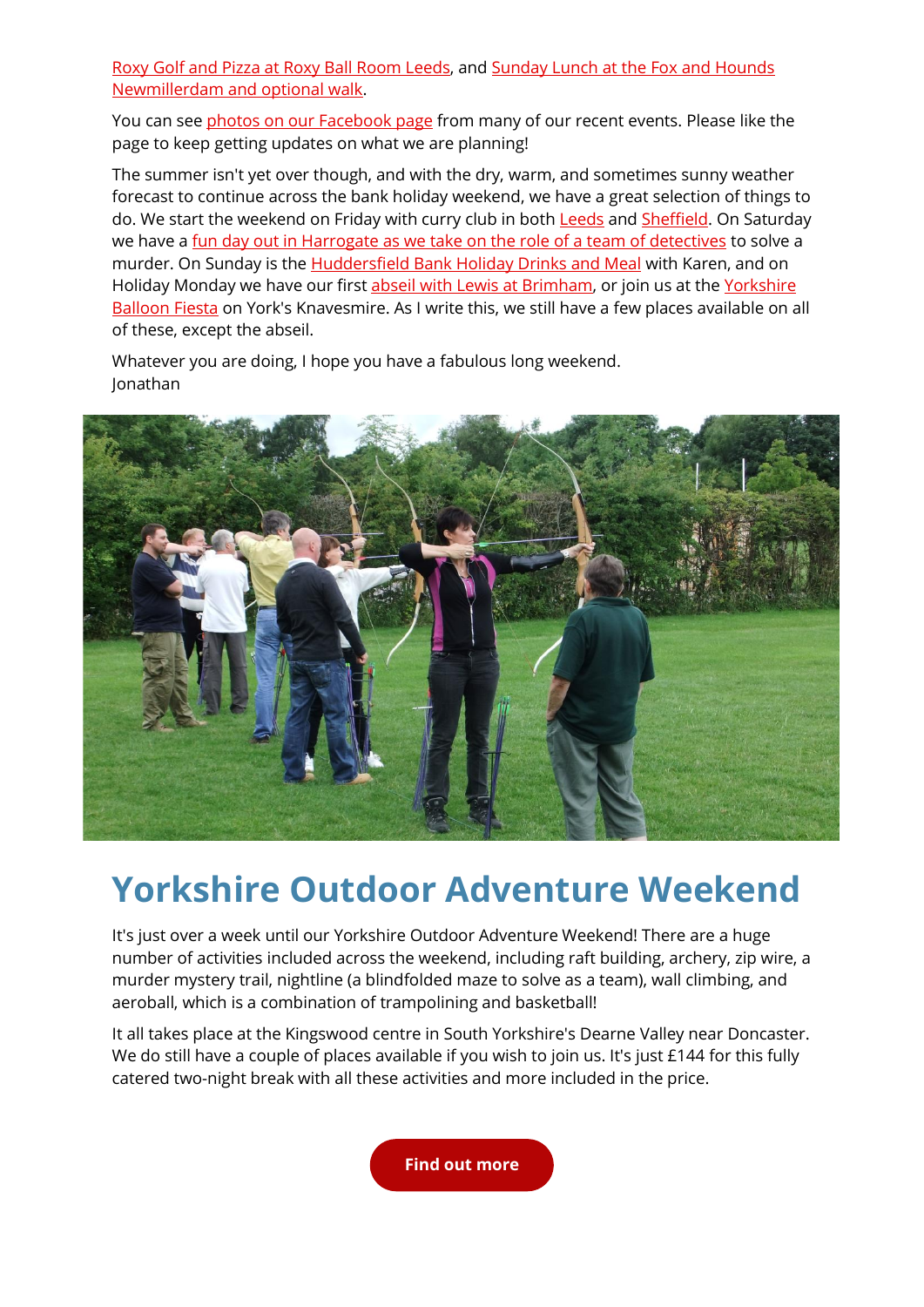

### **Weekend and holiday update**

We have members making the most of the three-night weekend on breaks across the country from Edinburgh down to the Isle of Wight. Almost all of these are now fully booked, but if you do want a last-minute break, there is still the possibility of making a late booking on the [Bank Holiday Walking Weekend Hadrian's Wall and Gilsland Spa](https://spiceuk.lt.acemlna.com/Prod/link-tracker?redirectUrl=aHR0cHMlM0ElMkYlMkZ3d3cuc3BpY2V1ay5jb20lMkZldmVudHMtaG9saWRheXMlMkZiYW5rLWhvbGlkYXktd2Fsa2luZy13ZWVrZW5kLWhhZHJpYW5zLXdhbGwtYW5kLWdpbHNsYW5kLXNwYQ==&sig=8tQNAe4P78etTErqQXAQ3mH1Vspu5XYVoVqtpVUmAWXm&iat=1629999909&a=650344965&account=spiceuk%2Eactivehosted%2Ecom&email=1lNuJE%2BrfgC%2F8jRYTdcwIV8mo4ad0FCroTtAVDq%2FbzQ%3D&s=b900027c55ea3ffe9431fd4817f89468&i=165A181A4A3877).

Looking just a little further ahead, the **Autumnal Weekend in the Pennines** is fully booked, but the waitlist is currently short, so it is worth putting your name on it. Then we have our [Winter Warmer Bonfire Weekend](https://spiceuk.lt.acemlna.com/Prod/link-tracker?redirectUrl=aHR0cHMlM0ElMkYlMkZ3d3cuc3BpY2V1ay5jb20lMkZldmVudHMtaG9saWRheXMlMkZ3aW50ZXItd2FybWVyLWJvbmZpcmUtd2Vla2VuZC0wNi1ub3YtMjA=&sig=BK62VAa7mjxCF5aaYA6Awiy9MYMwKfg3XJmjM7BVwnaJ&iat=1629999909&a=650344965&account=spiceuk%2Eactivehosted%2Ecom&email=1lNuJE%2BrfgC%2F8jRYTdcwIV8mo4ad0FCroTtAVDq%2FbzQ%3D&s=b900027c55ea3ffe9431fd4817f89468&i=165A181A4A3880) at Stainforth near Settle at the beginning of November. We have taken many bookings on this one since we returned from Kettlewell, but we do still have places available.

[Ski Les Arcs with Spice Yorkshire](https://spiceuk.lt.acemlna.com/Prod/link-tracker?redirectUrl=aHR0cHMlM0ElMkYlMkZ3d3cuc3BpY2V1ay5jb20lMkZldmVudHMtaG9saWRheXMlMkZza2ktbGVzLWFyY3Mtd2l0aC1zcGljZS15b3Jrc2hpcmU=&sig=AD2eRAoE6BySV1ePG8Quq6rvuPt1veMz4ng3VTKN7C8F&iat=1629999909&a=650344965&account=spiceuk%2Eactivehosted%2Ecom&email=1lNuJE%2BrfgC%2F8jRYTdcwIV8mo4ad0FCroTtAVDq%2FbzQ%3D&s=b900027c55ea3ffe9431fd4817f89468&i=165A181A4A3882) is over half full, but due to a cancellation we once again have just one place available in a sole-occupancy room, so don't delay your booking if you would like that one! It would be great to see as many of possible of our Yorkshire skiers on this trip. Our hotel is well placed right by the main lifts at Les Arcs 1800 offering easy access to the massive Paradiski area, one of the largest ski areas in the world, with a combined total of over 425km of pistes.

**[View all weekends away](https://spiceuk.lt.acemlna.com/Prod/link-tracker?redirectUrl=aHR0cHMlM0ElMkYlMkZ3d3cuc3BpY2V1ay5jb20lMkZldmVudHMtaG9saWRheXMlM0Zvd25lciUzREFsbCUyNm1hc3RlckNhdGVnb3J5JTNEV2Vla2VuZHMlMjUyMEF3YXk=&sig=H2n68batCQPVYgKY7rU95iBfU3wZN6G12Cv1ooQyUdqP&iat=1629999909&a=650344965&account=spiceuk%2Eactivehosted%2Ecom&email=1lNuJE%2BrfgC%2F8jRYTdcwIV8mo4ad0FCroTtAVDq%2FbzQ%3D&s=b900027c55ea3ffe9431fd4817f89468&i=165A181A4A3876)**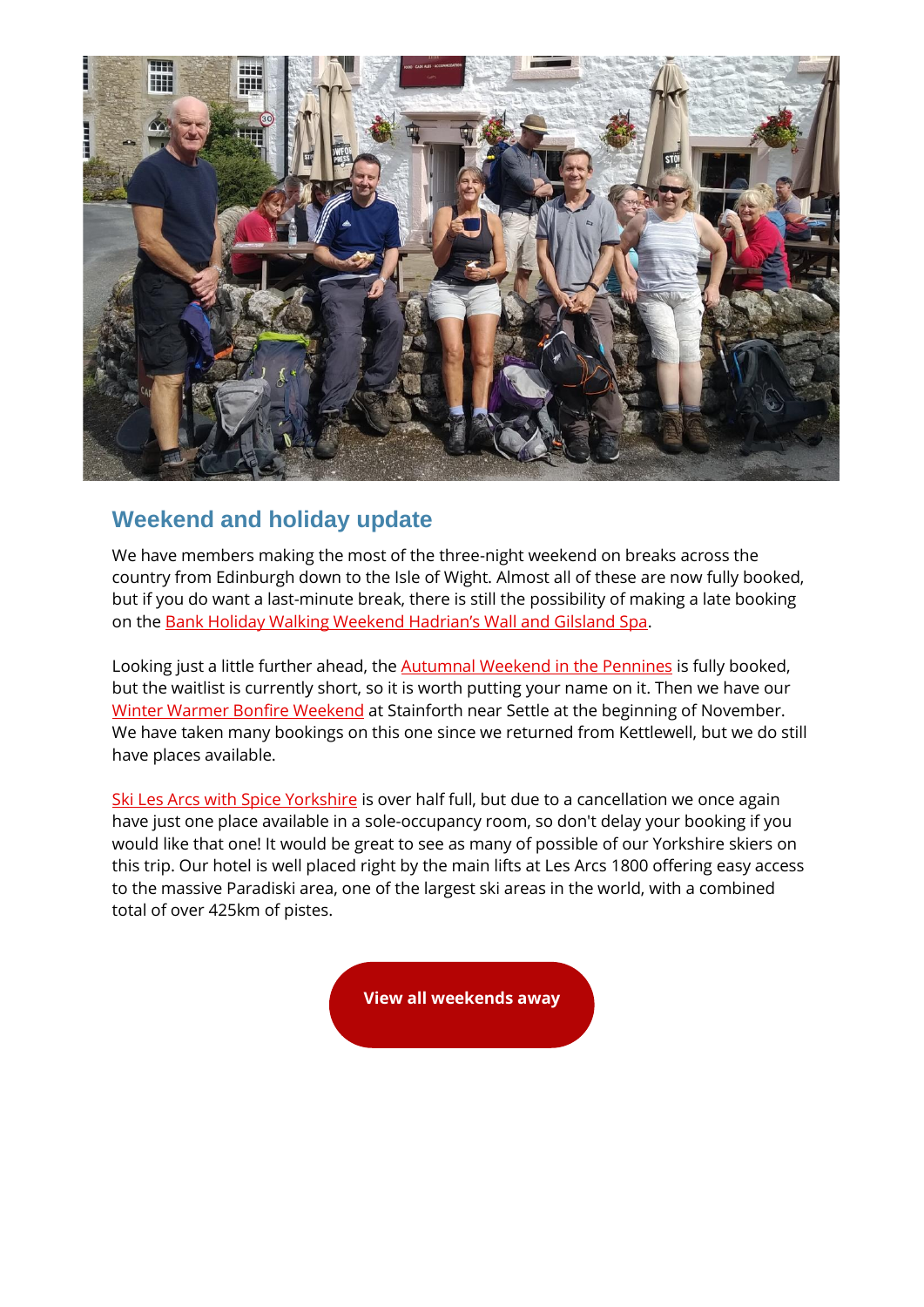## **Featured upcoming events**



# **Spice Dines Pan-**

Our Spice Dines Around the World meals are back! We start Spend a chilled-out Sunday with this Pan-Asian meal in this great Leeds city centre restaurant.



#### **Asian at Chino Latino with Neil Diamond at Lunch and showtime Bibis Italianissimo**

afternoon at Bibis with live music.



#### **Going on a Bear Hunt**

Seeking out the city centre bears, in support of Sheffield Children's - The Children's Hospital Charity.

**[Learn More](https://spiceuk.lt.acemlna.com/Prod/link-tracker?redirectUrl=aHR0cHMlM0ElMkYlMkZ3d3cuc3BpY2V1ay5jb20lMkZldmVudHMtaG9saWRheXMlMkZnb2luZy1vbi1hLWJlYXItaHVudA==&sig=2biWdWHps9NGLPLxQoJoFVCCZDDQ3cpP93rqMcda5JjA&iat=1629999909&a=650344965&account=spiceuk%2Eactivehosted%2Ecom&email=1lNuJE%2BrfgC%2F8jRYTdcwIV8mo4ad0FCroTtAVDq%2FbzQ%3D&s=b900027c55ea3ffe9431fd4817f89468&i=165A181A4A3892)**

#### **[Learn More](https://spiceuk.lt.acemlna.com/Prod/link-tracker?redirectUrl=aHR0cHMlM0ElMkYlMkZ3d3cuc3BpY2V1ay5jb20lMkZldmVudHMtaG9saWRheXMlMkZzcGljZS1kaW5lcy1wYW5hc2lhbi1hdC1jaGluby1sYXRpbm9zLWxlZWRz&sig=BZoqyKKh6BczvvGj8yJXNHBWfdWi38oCcTvX3mAJN3Ee&iat=1629999909&a=650344965&account=spiceuk%2Eactivehosted%2Ecom&email=1lNuJE%2BrfgC%2F8jRYTdcwIV8mo4ad0FCroTtAVDq%2FbzQ%3D&s=b900027c55ea3ffe9431fd4817f89468&i=165A181A4A3891)**

#### **[Learn More](https://spiceuk.lt.acemlna.com/Prod/link-tracker?redirectUrl=aHR0cHMlM0ElMkYlMkZ3d3cuc3BpY2V1ay5jb20lMkZldmVudHMtaG9saWRheXMlMkZsdW5jaC1hbmQtc2hvd3RpbWUtd2l0aC1uZWlsLWRpYW1vbmQtYXQtYmliaXMtaXRhbGlhbmlzc2ltby1sZWVkcw==&sig=3GTsWbgVFm96wNkEqupeD1JhvThGagAe6oGMKD5Qs8Rm&iat=1629999909&a=650344965&account=spiceuk%2Eactivehosted%2Ecom&email=1lNuJE%2BrfgC%2F8jRYTdcwIV8mo4ad0FCroTtAVDq%2FbzQ%3D&s=b900027c55ea3ffe9431fd4817f89468&i=165A181A4A3911)**

**[View all upcoming events](https://spiceuk.lt.acemlna.com/Prod/link-tracker?redirectUrl=aHR0cHMlM0ElMkYlMkZ3d3cuc3BpY2V1ay5jb20lMkZldmVudHMtaG9saWRheXMlM0ZtYXN0ZXJDYXRlZ29yeSUzREFsbCUyNmNhdGVnb3J5JTNEQWxsJTI2b3duZXIlM0RBbGw=&sig=96JfgMZv1jasEbEhmL8mix15oE2SnXBJKsTZLaUFfBWu&iat=1629999909&a=650344965&account=spiceuk%2Eactivehosted%2Ecom&email=1lNuJE%2BrfgC%2F8jRYTdcwIV8mo4ad0FCroTtAVDq%2FbzQ%3D&s=b900027c55ea3ffe9431fd4817f89468&i=165A181A4A3889)**